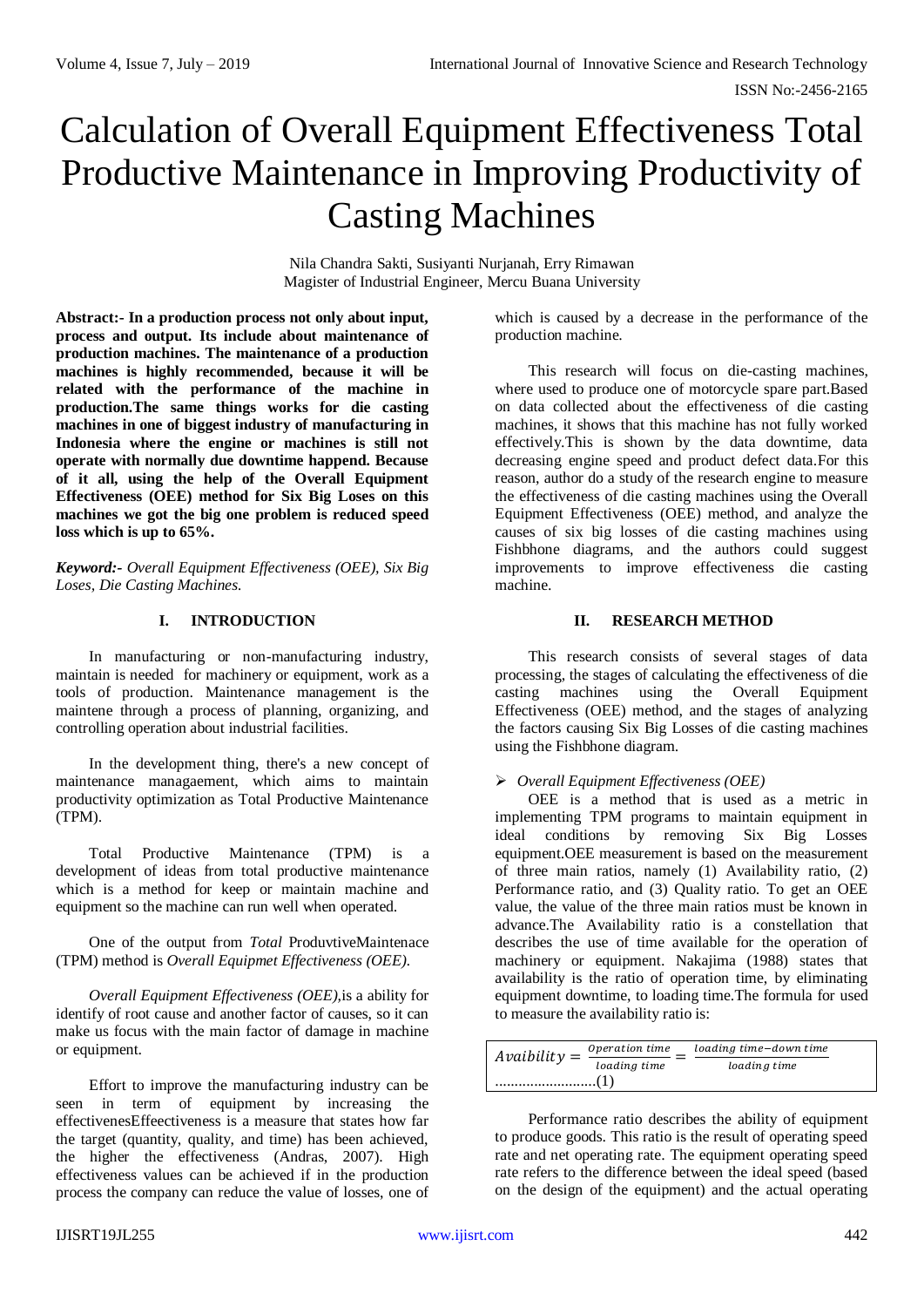speed. Operating rate measures the maintenance of a speed during a certain period.In other words, it measures whether an operation remains stable in a period as long as the equipment operates at a low speed. The formula for measuring this ratio is:

| $Performance rate =$                      |     |
|-------------------------------------------|-----|
| Processed amount x theoretical cycle time | (2) |
| operation time                            |     |

Quality ratio describes the ability of equipment to produce products that comply with standards. The formula used to measure this ratio is:

| Processed amount | Quality Rate $=$ | processed amount-defect amount | $\dots(3)$ |
|------------------|------------------|--------------------------------|------------|
|                  |                  |                                |            |

OEE value is obtained by multiplying the three main ratios. Mathematically the formula for measuring OEE values is as follows:

| OEE $(\%)$ = Availability $(\%)$ x Performance Rate $(\%)$ x |  |  |  |
|--------------------------------------------------------------|--|--|--|
| Quality Rate $(\%)$ $(4)$                                    |  |  |  |

#### *Six Big Losses*

There are six disadvantages as cause low performance of machines and equipment, namely equipment failure (breakdown losses), setup and adjustment losses, idling and minor stoppage losses, reduced speed losses, process defect losses, reduced yield losses (Saiful, et al, 2014). Breakdown losses are damage to the engine or equipment that suddenly experiences unwanted damage and consequently will cause the engine to not operate properly. To calculate the Breakdown Losses (BL) formula is used :

|  |              | $\cdots$ $\cdots$ $\frac{Total \, breakdown \, time}{x100$ (5) |  |
|--|--------------|----------------------------------------------------------------|--|
|  | loading time |                                                                |  |

Setup and Adjustment Losses (SAL) are losses due to installation and adjustment (Saiful, et al, 2014). to calculate setup and adjustment losses the formula is used:

```
SAL = \frac{Total \, setup \, and \, adjustment \, losses}{leading \, times} \, x100\%...(6)loading time
```
Idle and Minor Stoppage Losses (IMSL) are caused by events such as short engine stops, engine congestion, and idle time of the engine (Saiful, et al., 2014). To calculate the idle and minor stoppages losses, the formula is used:

| <b>IMSL</b><br>loading time | Nonproductive time $x100\%$ (7) |
|-----------------------------|---------------------------------|
|                             |                                 |

RSL Reduced Speed Losses is a loss because the engine does not work optimally (decrease in speed of operation) occurs the actual speed of machine operation or smaller equipment designed (Saiful, et al. 2014). To calculate the reduced speed losses used the formula:

| RSL- | . Actual Processing time-Ideal processing time $x100\%$ |  |
|------|---------------------------------------------------------|--|
|      | loading time                                            |  |

Process Defect Losses are defective products that are produced will result in material losses reducing the amount of production, production waste increasing and increasing costs for rework (Limantoro& Felecia, 2013). To calculate the defect losses process, the formula is used:

| <i>Process</i>                                  | defect       | losses |  |  |
|-------------------------------------------------|--------------|--------|--|--|
| Idle cycle time X Total process defect $x100\%$ |              |        |  |  |
|                                                 | loading time |        |  |  |

Reduced Yield Losses are losses incurred during the time needed by the machine to produce new products with the expected product quality.Losses that arise depend on factors such as unstable operating conditions, improper handling and installation of equipment or operators do not understand the production activities carried out (Limo & Felecia, 2013). For reduced yield losses the formula is used:

 $Reduced yield losses = \frac{Nonproductive time}{lostine time} x100\%$ loading time

## *Fishbone Diagram*

Fishbone diagram is a method for analyzing the causes of a problem or condition. This diagram is also called the cause-effect diagram. The inventor was Professor Kaoru Ishikawa, a Japanese scientist who was also an alumni of the chemical engineering University of Tokyo, in 1943. So it is also called the Ishikhawa diagram.Fishbone diagram or cause and effect diagram can be used to:

- Identify the root causes of a problem
- Get ideas that can provide solutions for solving a problem
- Assist in search and further investigation of facts

#### **III. RESULT AND CONCLUSION**

From the OEE calculation on the Die Casting machine, researchers took a sample of 5 months for data collection from July 2018 to November 2018. For Overall Equipment Effectiveness the results of multiplication of the three elements are availability, performance rate, and quality rate. Before getting the OEE value, the calculation of these three elements is carried out every month, the calculation results can be seen in the picture below: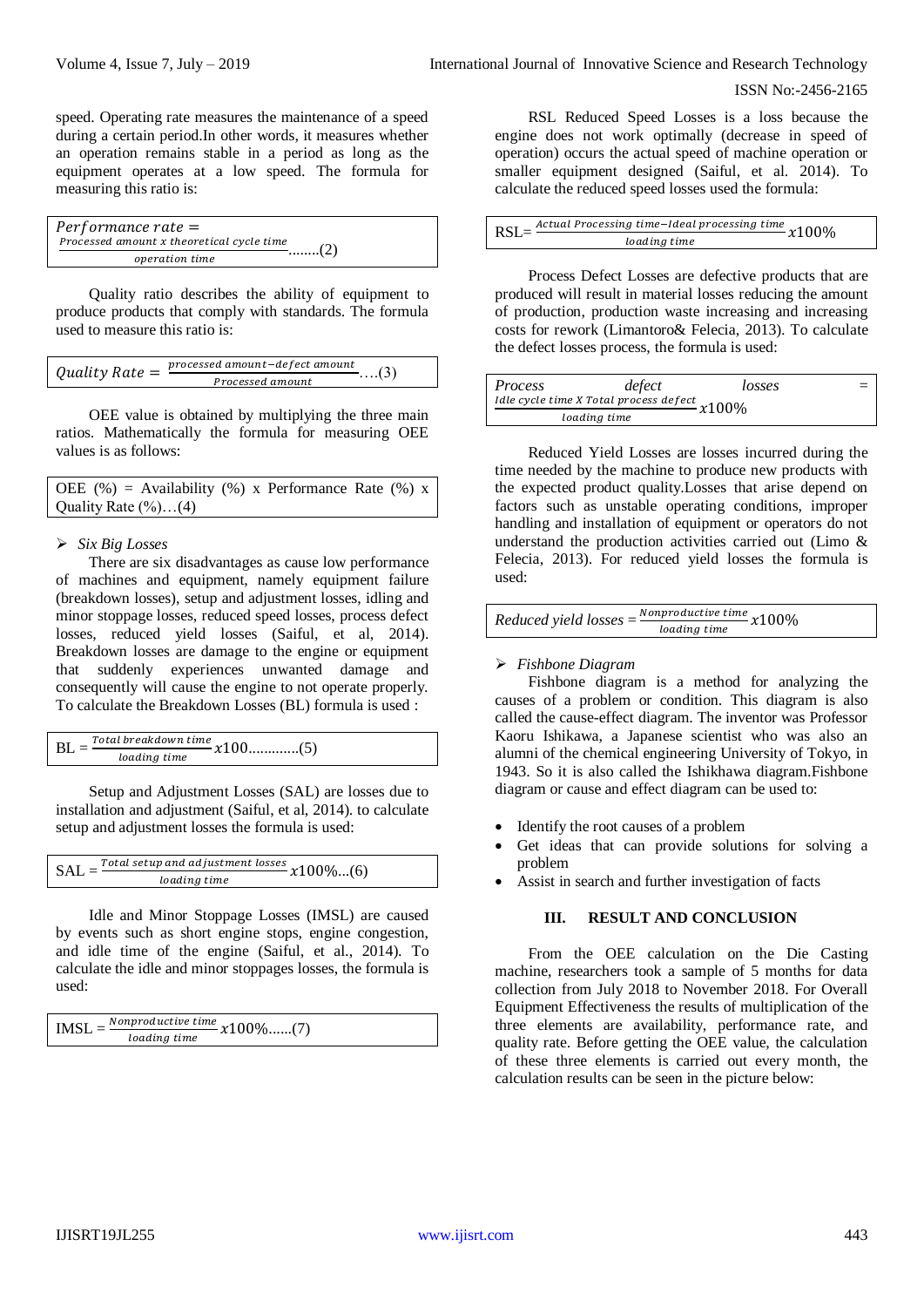

Fig 1**:-** Graph of OEE Element Comparation

From the fig, it can be seen that Performance has a relatively lower value with an average value of 69%, and the quality rate value has a higher relative value with an average value of 96%, and for the value of availability it has an average value of 96% . With this, it can be seen that

the performance value has a smaller value than the two elements, which of course will affect the OEE value on die casting machines tend to not match the values set by the world class.



Fig 2:- OEE calculation Chart

From the graph above, it can be seen that the achievement of all OEE elements is still below the world class. However, the most striking value in the calculation is the value of performance that is still very far below the world class. Which results in an OEE average that is still far from world class standards. So that it can be concluded

that the performance rate value that causes the overall equipment effectiveness value becomes nonstandard.

After the OEE calculation is done, then the next step is to calculate the proportion or percentage of each six big losess. Percentage of sig big losess can be seen in the picture below: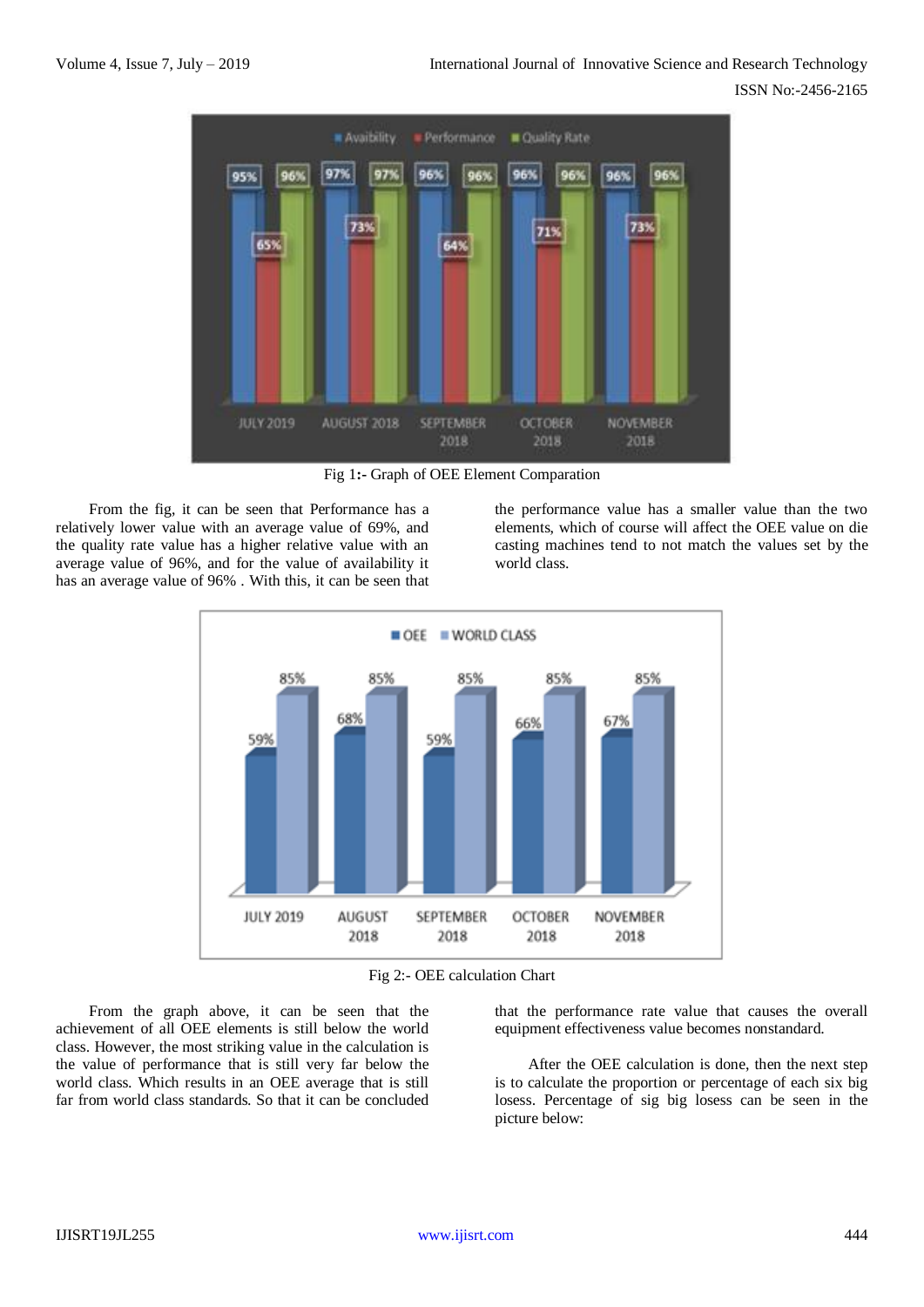

Fig 3:- Six Big Losess Calculation Chart

From the Pareto chart above, it is concluded that the loss due to Performance loss to the low OEE value. Therefore this analysis will focus on reducing speed by

using a graph of causality (fishbone) to find out more clearly the root of the problem.



In the Fig above shows that cause and effect of several factors that can affect the height of reduced speed. It can be seen from the fishbone diagram that dominates the cause, namely, the lack of training in the carway in machine operation and preventive maintenance has not been running continuously on the machine. Which causes the engine to damage the engine often so that the engine cannot process properly.

### **IV. CONCLUSION**

Based on research conducted in July 2018 to November 2018, the company has not implemented Total Productive Maintenance in its production process activities, so researchers are interested in calculating OEE values and getting an OEE value of 64%, this value is still far from world class standards.

Based on the analysis using the Pareto diagram for the six big losses that affect the OEE value, is the performance loss, namely reduced speed losess with an average percentage value of 65%. From the results of the analysis it can be concluded that the main cause that affects the low OEE value is Reduced Speed Losess.In addition, researchers analyzed using fishbone diagrams to find out which factors were very influential by looking at several factors, namely from Machine, Method, Material, and Man. Of the four factors which have an effect on reduced speed losess, preventive maintenance is not performed optimally on the machine and the operator is less skilled in using the machine, so that the machine often has trouble and inhibits production activities.